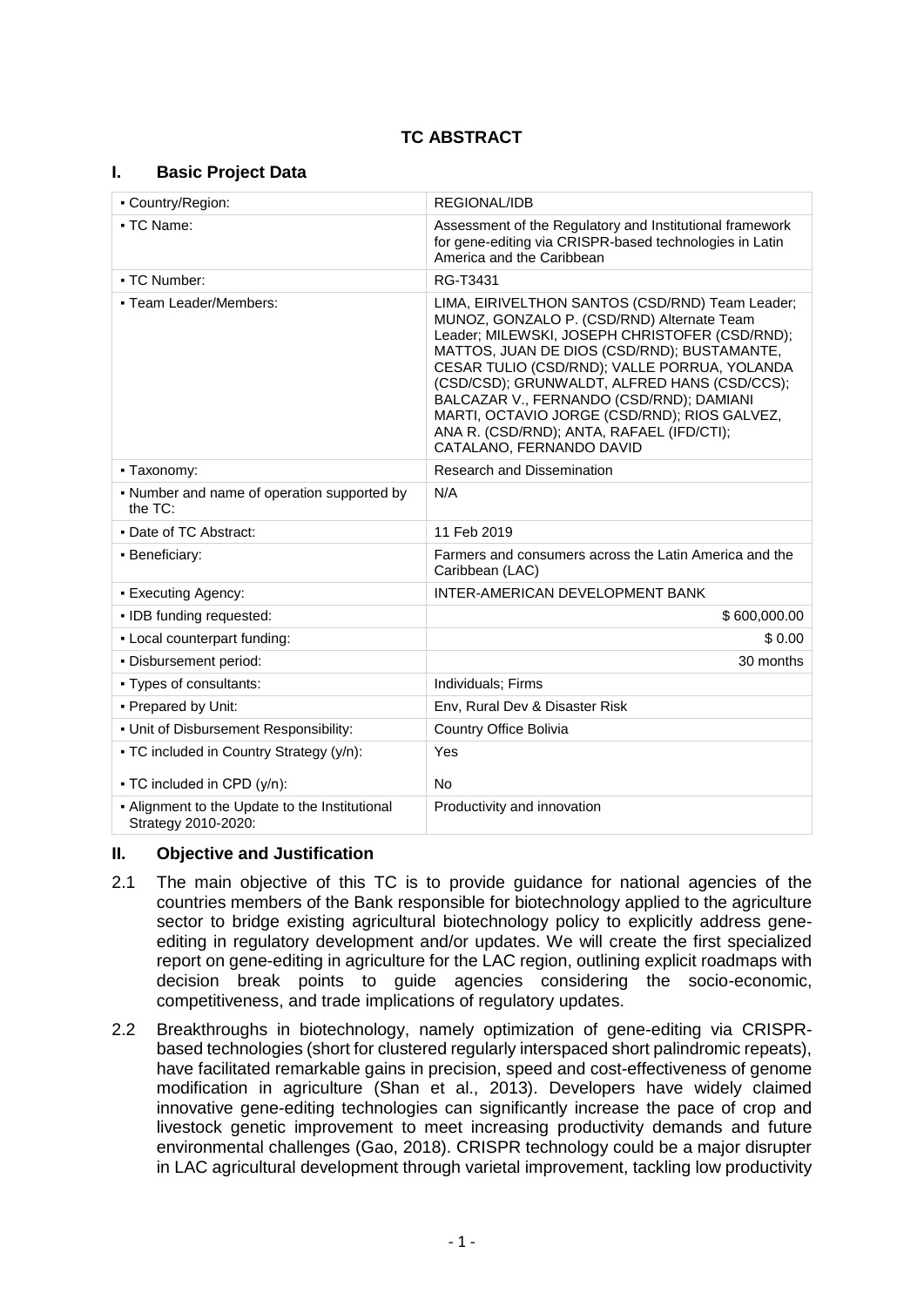and providing a vehicle to expedite crop adaptation to climate change. As Science magazine's 2015 'Breakthrough of the Year', CRISPR's potential impact simply cannot be ignored by any agricultural development institution. Several gene editing techniques exist, but by far the most popular and versatile is the CRISPR method. The CRISPR technology works as a 'search and replace' method that scans DNA and guides a protein such as Cas9 to cut at a specific target sequence. The resulting repair at the site can be designed to insert, alter, or simply remove (i.e. 'knock-out') portions of DNA to achieve some physical trait change. And just six years after scientists published the first papers showing how CRISPR could work in plants and animals, it is sweeping through the world's academic and corporate laboratories. Some applications, such as more flavorful tomatoes and mushrooms that do not turn brown as they age or after they are cut – greatly extending shelf life and reducing waste – are closely to being commercialized in the US. Gene editing is faster, simpler and more accurate that conventional genetic modification and does not involve inserting a foreign gene into the DNA. This changes key legal descriptive terminology and may alter risk perceptions among regulators and the public. In the first-generation, Genetically Modified Organism (GMO) crops are transgenic end products containing foreign DNA. Gene editing supporters had hoped the distinction between gene editing and the older genetic modification (transgenic) would be accepted as 'safer', therefore, avoiding the regulatory scrutiny that has thwarted the rollout of GMO in the EU in particular. The gene editing lower development costs coupled with reduced costs of regulatory compliance could allow greater non-profit institutional involvement. This could lead to targeting of more diverse crops and novel traits prioritized by the poor, while also speeding innovation and producer dissemination. Finally, the CRISPR technology directly addresses lagging productivity through genetic improvement, while operating at the forefront of breeding innovation and presenting broad opportunity for North-South and South-South collaboration. However, the complex policy and social landscapes of the LAC region may lead some countries to reject or remain highly skeptical of gene-editing due to concerns about social exclusion, inequality, and beliefs about impacts on environmental sustainability.

#### **III. Description of Activities and Outputs**

- 3.1 Output 1: Report assessing the legal and institutional framework on biotechnology applied to agriculture. Activities: (i) develop the baseline agricultural biotechnology legal framework of LAC countries, (ii)assess country-specific institutional arrangements for production and regulation of agricultural biotechnologies, including [where available] the steps, costs, and timeline from application to approval of commercial products, and (iii) review the relevant baseline international agreements (e.g. Cartagena Protocol on Biosafety);
- 3.2 Output 2: Report assessing the implications of regulatory developments from the UN CBD, EU, USA, Japan and China for LAC agricultural biotechnology policy development. Activities: (i) map current regulatory trends and tendencies from major non-regional trade partners such as the USA, EU, Japan, and China in agricultural biotechnology and implications for baseline LAC frameworks identified in Component 1; and (ii) Provide anticipatory policy recommendations to improve regulatory and institutional frameworks in LAC, with particular emphasis on trade implications.
- 3.3 Output 3: Influence of Unique Characteristics of Gene-Editing Process and Products for Future Policy Direction, LAC capacity for gene-editing R&D, and potential Bank investment priorities. Activities: Evaluate (i) which gene-edited agricultural products, with which attributes, would likely still be covered by current regulations, (ii) which products, with which attributes, may be able to meet less stringent regulations, and (iii) Identify major gene-editing developments by LAC entities and key capacity deficits, with potential avenues for Bank investments in human and physical capital.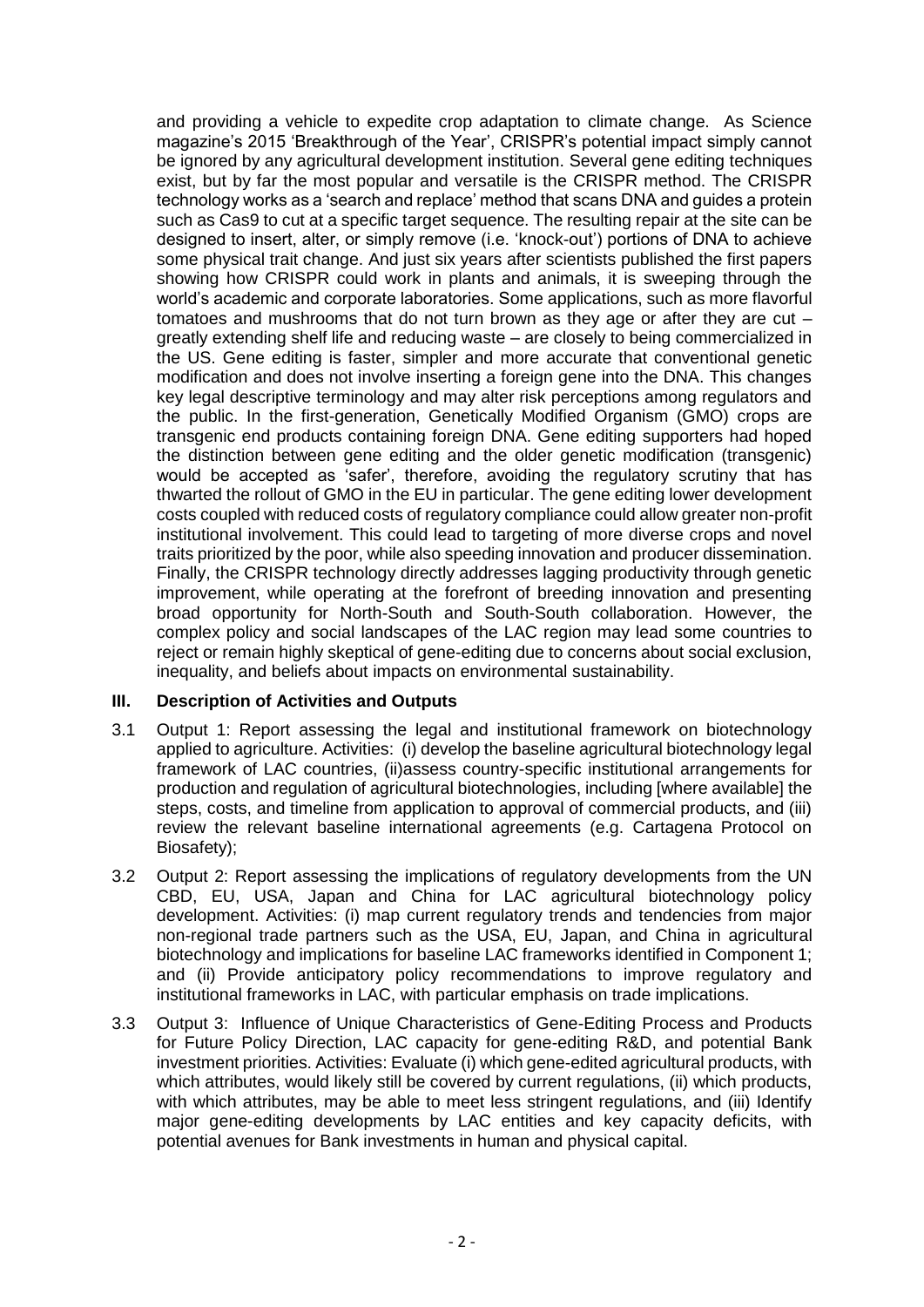- 3.4 Output 4: Breakout case studies of country-crop specific gene-editing applications under different regulatory scenarios. Activities: (i) Identify and detail case studies of potential gene-edited crop and livestock varieties to provide tangible and relevant illustrations of policy direction consequences.
- 3.5 Output 5: Dissemination. Activities: (i) Production of knowledge product that extensively details findings in Components 1-4, with accompanying self-contained chapters for each component; (ii) Publication of core findings in peer-reviewed policy journals as well as the Bank's knowledge repository and accompanying summary blog posts; and (iii) Construction of short policy briefs for national agencies
- 3.6 **Component I: Baseline LAC international and national agricultural biotechnology policies.** This component will assess the baseline of agricultural biotechnology legal and institutional framework of the Latin America and the Caribbean countries.
- 3.7 **Component II: Implications of Regulatory Developments from the UN CBD, EU, USA, Japan and China for LAC Agricultural Biotechnology Policy.** This component will map the current regulatory trends and tendencies from major non-regional trade partners such as the USA, EU, Japan, and China in agricultural biotechnology and implications trade.
- 3.8 **Component III: Influence of Unique Characteristics of Gene-Editing Process and Products for Future Policy Direction, LAC capacity for gene-editing R&D, and potential Bank investment priorities.** This component will undertake an assessment of regional capacity differences and recommendations for Bank capacity building investments
- 3.9 **Component IV: Breakout case studies of country-crop specific gene-editing applications under different regulatory scenarios.** Identify and detail case studies of potential gene-edited crop and livestock varieties to provide tangible and relevant illustrations of policy direction consequences.
- 3.10 **Component V: Public dissemination.** This component will finance the dissemination of the results of the TC.

| IV. | <b>Budget</b> |
|-----|---------------|
|-----|---------------|

| <b>Activity/Component</b>                                                                                                                                                                                                    | <b>IDB/Fund Funding</b> | <b>Counterpart Funding</b> | <b>Total Funding</b> |
|------------------------------------------------------------------------------------------------------------------------------------------------------------------------------------------------------------------------------|-------------------------|----------------------------|----------------------|
| Baseline LAC<br>international and national<br>agricultural biotechnology<br>policies                                                                                                                                         | \$180,000.00            | \$0.00                     | \$180,000.00         |
| Implications of Regulatory<br>Developments from the<br>UN CBD, EU, USA,<br>Japan and China for LAC<br>Agricultural<br><b>Biotechnology Policy</b>                                                                            | \$120,000.00            | \$0.00                     | \$120,000.00         |
| Influence of Unique<br><b>Characteristics of Gene-</b><br><b>Editing Process and</b><br><b>Products for Future Policy</b><br>Direction, LAC capacity<br>for gene-editing R&D,<br>and potential Bank<br>investment priorities | \$120,000.00            | \$0.00                     | \$120,000.00         |
| Breakout case studies of<br>country-crop specific<br>gene-editing applications                                                                                                                                               | \$100,000.00            | \$0.00                     | \$100,000.00         |

**Indicative Budget**